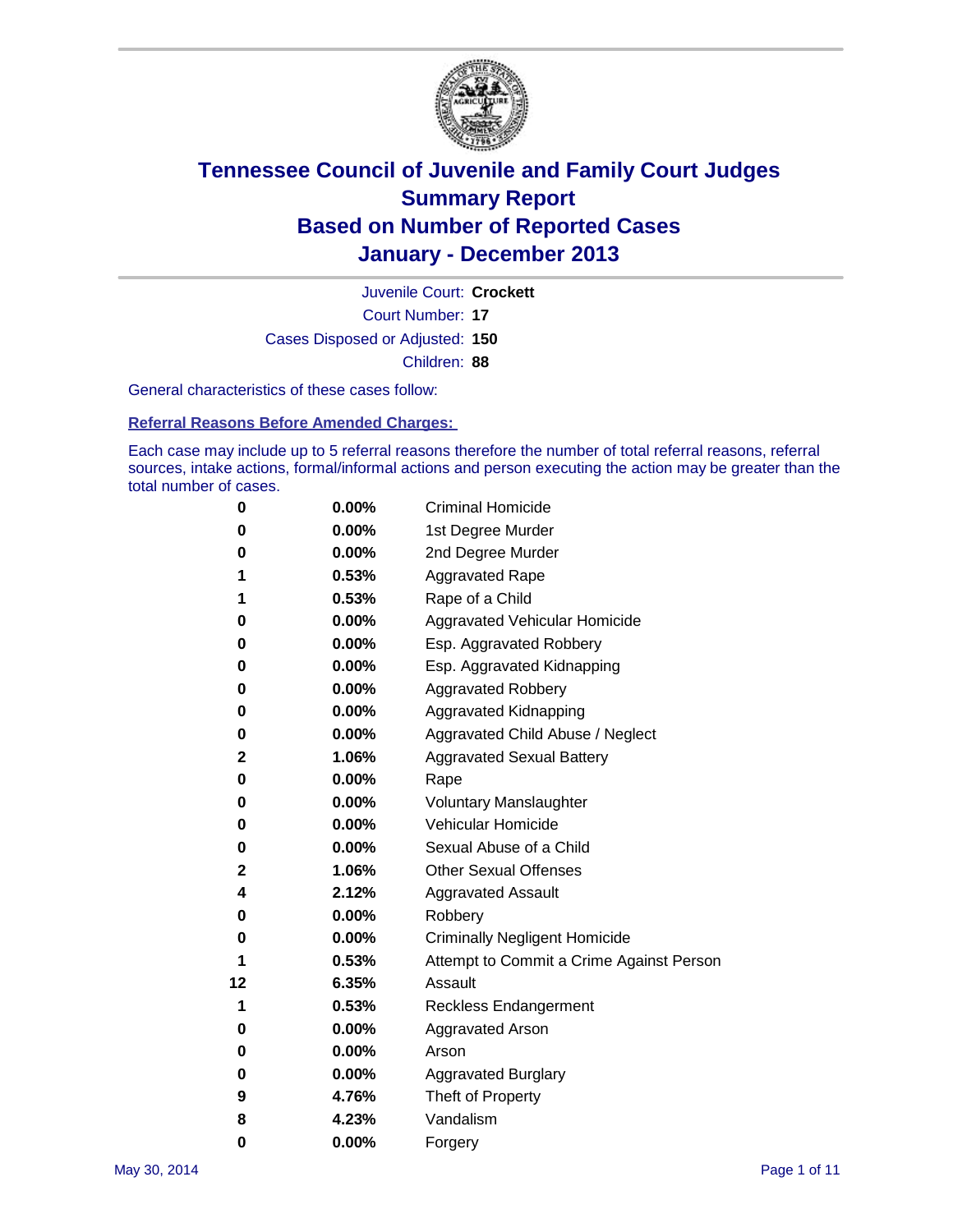

Court Number: **17** Juvenile Court: **Crockett** Cases Disposed or Adjusted: **150** Children: **88**

#### **Referral Reasons Before Amended Charges:**

Each case may include up to 5 referral reasons therefore the number of total referral reasons, referral sources, intake actions, formal/informal actions and person executing the action may be greater than the total number of cases.

| 0  | 0.00% | <b>Worthless Checks</b>                                     |
|----|-------|-------------------------------------------------------------|
| 1  | 0.53% | Illegal Possession / Fraudulent Use of Credit / Debit Cards |
| 10 | 5.29% | <b>Burglary</b>                                             |
| 0  | 0.00% | Unauthorized Use of a Vehicle                               |
| 0  | 0.00% | <b>Cruelty to Animals</b>                                   |
| 0  | 0.00% | Sale of Controlled Substances                               |
| 2  | 1.06% | Other Drug Offenses                                         |
| 5  | 2.65% | Possession of Controlled Substances                         |
| 0  | 0.00% | <b>Criminal Attempt</b>                                     |
| 0  | 0.00% | Carrying Weapons on School Property                         |
| 0  | 0.00% | Unlawful Carrying / Possession of a Weapon                  |
| 0  | 0.00% | <b>Evading Arrest</b>                                       |
| 0  | 0.00% | Escape                                                      |
| 0  | 0.00% | Driving Under Influence (DUI)                               |
| 9  | 4.76% | Possession / Consumption of Alcohol                         |
| 0  | 0.00% | Resisting Stop, Frisk, Halt, Arrest or Search               |
| 1  | 0.53% | <b>Aggravated Criminal Trespass</b>                         |
| 0  | 0.00% | Harassment                                                  |
| 0  | 0.00% | Failure to Appear                                           |
| 0  | 0.00% | Filing a False Police Report                                |
| 0  | 0.00% | Criminal Impersonation                                      |
| 0  | 0.00% | <b>Disorderly Conduct</b>                                   |
| 1  | 0.53% | <b>Criminal Trespass</b>                                    |
| 2  | 1.06% | <b>Public Intoxication</b>                                  |
| 0  | 0.00% | Gambling                                                    |
| 13 | 6.88% | Traffic                                                     |
| 0  | 0.00% | Local Ordinances                                            |
| 0  | 0.00% | Violation of Wildlife Regulations                           |
| 0  | 0.00% | Contempt of Court                                           |
| 17 | 8.99% | Violation of Probation                                      |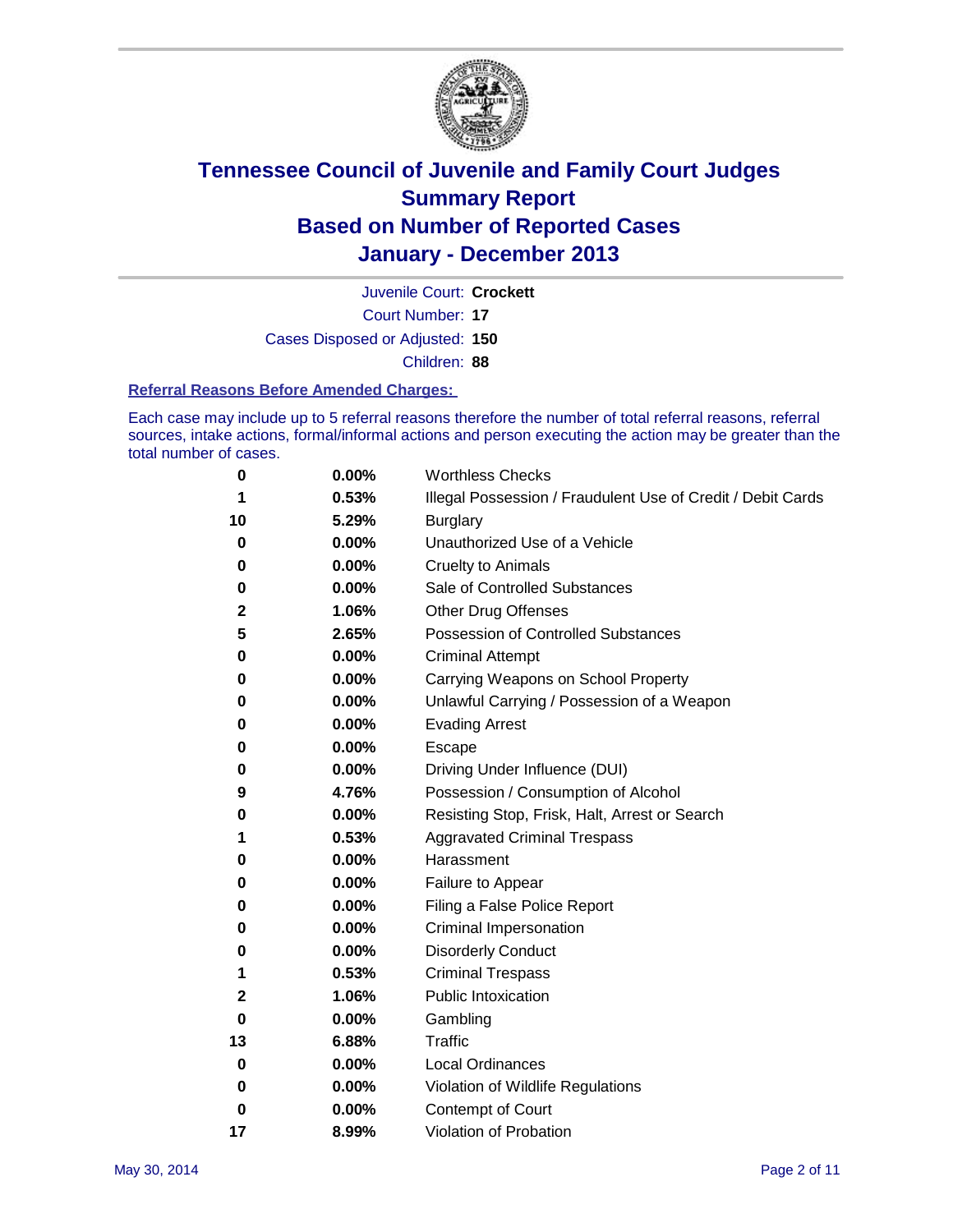

Court Number: **17** Juvenile Court: **Crockett** Cases Disposed or Adjusted: **150** Children: **88**

#### **Referral Reasons Before Amended Charges:**

Each case may include up to 5 referral reasons therefore the number of total referral reasons, referral sources, intake actions, formal/informal actions and person executing the action may be greater than the total number of cases.

| 0        | 0.00%  | <b>Violation of Pretrial Diversion</b> |
|----------|--------|----------------------------------------|
| 0        | 0.00%  | Violation of Informal Adjustment       |
| 51       | 26.98% | <b>Judicial Review</b>                 |
| 0        | 0.00%  | <b>Administrative Review</b>           |
| 1        | 0.53%  | <b>Foster Care Review</b>              |
| $\bf{0}$ | 0.00%  | Custody                                |
| 0        | 0.00%  | Visitation                             |
| 0        | 0.00%  | Paternity / Legitimation               |
| 0        | 0.00%  | <b>Child Support</b>                   |
| 0        | 0.00%  | <b>Request for Medical Treatment</b>   |
| 0        | 0.00%  |                                        |
|          |        | <b>Consent to Marry</b>                |
|          |        |                                        |
| 6        | 3.17%  | Other                                  |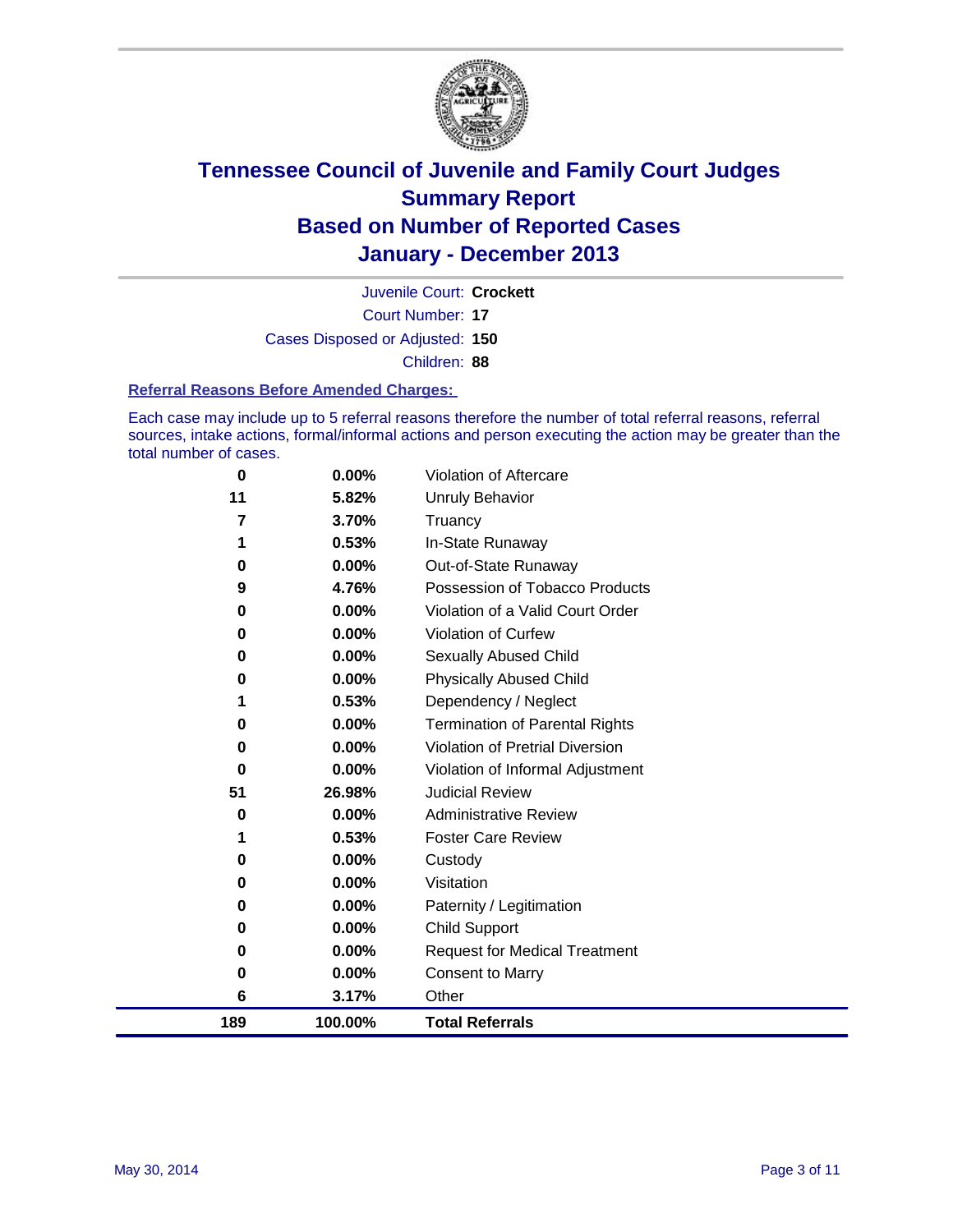

|                            | Juvenile Court: Crockett        |                      |                  |  |  |  |  |  |  |
|----------------------------|---------------------------------|----------------------|------------------|--|--|--|--|--|--|
|                            | Court Number: 17                |                      |                  |  |  |  |  |  |  |
|                            | Cases Disposed or Adjusted: 150 |                      |                  |  |  |  |  |  |  |
|                            |                                 |                      | Children: 88     |  |  |  |  |  |  |
| <b>Referral Sources: 1</b> |                                 |                      |                  |  |  |  |  |  |  |
|                            | 86                              | 45.50%               | Law Enforcement  |  |  |  |  |  |  |
|                            | 7<br>3.70%<br>Parents           |                      |                  |  |  |  |  |  |  |
|                            | 0                               | $0.00\%$             | <b>Relatives</b> |  |  |  |  |  |  |
|                            | -                               | $\sim$ $\sim$ $\sim$ | $\sim$ $\cdot$   |  |  |  |  |  |  |

| 189          | 100.00%  | <b>Total Referral Sources</b>     |
|--------------|----------|-----------------------------------|
| 0            | 0.00%    | Other                             |
| 0            | 0.00%    | Unknown                           |
| $\bf{0}$     | 0.00%    | Hospital                          |
| 0            | 0.00%    | Child & Parent                    |
| 6            | 3.17%    | Victim                            |
| $\mathbf{2}$ | 1.06%    | <b>Other Court</b>                |
| 0            | $0.00\%$ | Social Agency                     |
| 67           | 35.45%   | <b>Court Staff</b>                |
| 0            | 0.00%    | <b>District Attorney's Office</b> |
| 0            | 0.00%    | <b>Other State Department</b>     |
| 4            | 2.12%    | <b>DCS</b>                        |
| 0            | 0.00%    | <b>CSA</b>                        |
| 16           | 8.47%    | School                            |
| 1            | 0.53%    | Self                              |
| 0            | 0.00%    | Relatives                         |
|              | 3.70%    | Parents                           |

### **Age of Child at Referral: 2**

| 88           | 100.00% | <b>Total Child Count</b> |
|--------------|---------|--------------------------|
| 0            | 0.00%   | <b>Unknown</b>           |
| 0            | 0.00%   | Ages 19 and Over         |
| 26           | 29.55%  | Ages 17 through 18       |
| 41           | 46.59%  | Ages 15 through 16       |
| 15           | 17.05%  | Ages 13 through 14       |
| 4            | 4.55%   | Ages 11 through 12       |
| $\mathbf{2}$ | 2.27%   | Ages 10 and Under        |
|              |         |                          |

<sup>1</sup> If different than number of Referral Reasons (189), verify accuracy of your court's data.

<sup>2</sup> One child could be counted in multiple categories, verify accuracy of your court's data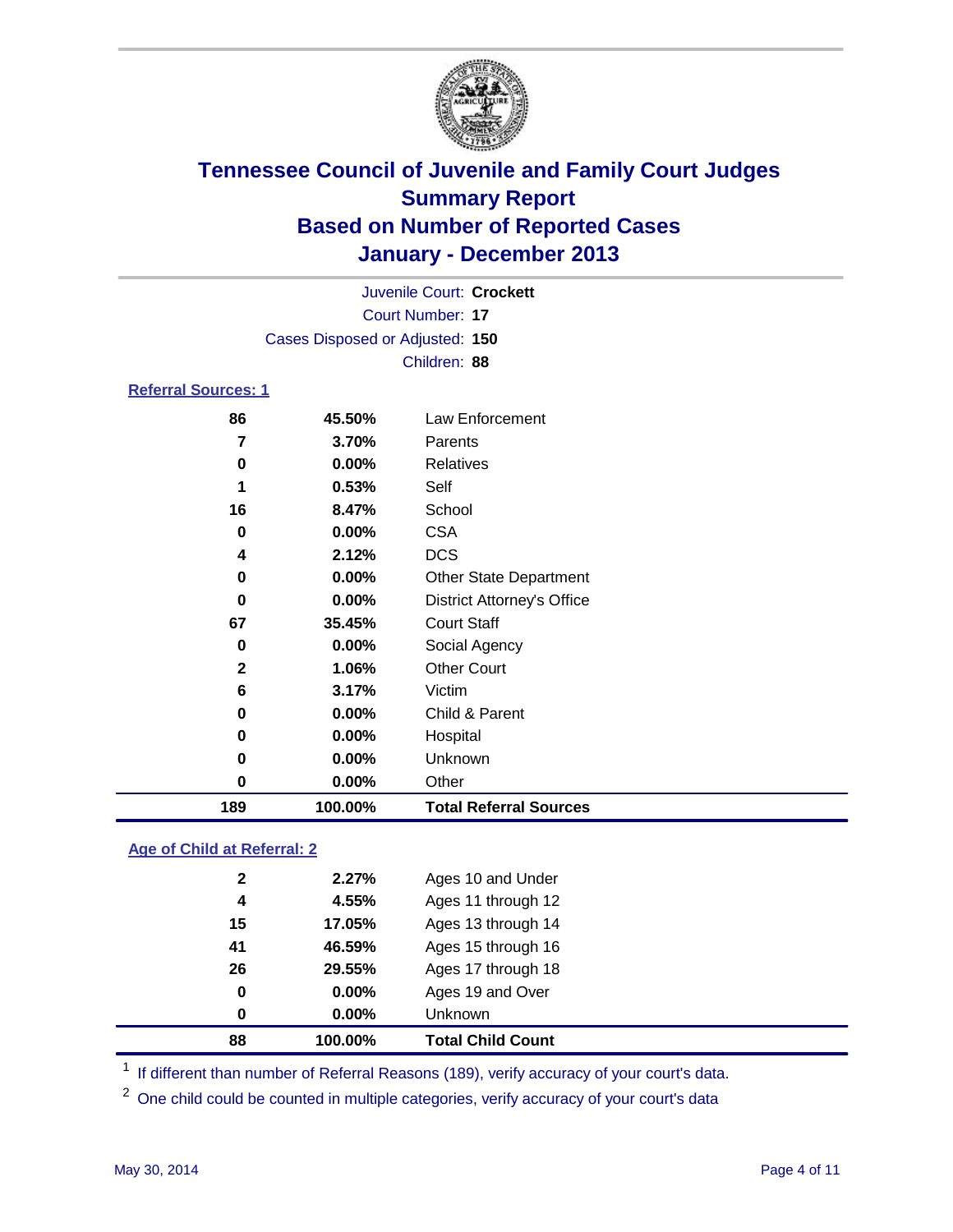

|                                         | Juvenile Court: Crockett        |                          |  |  |
|-----------------------------------------|---------------------------------|--------------------------|--|--|
| Court Number: 17                        |                                 |                          |  |  |
|                                         | Cases Disposed or Adjusted: 150 |                          |  |  |
|                                         |                                 | Children: 88             |  |  |
| Sex of Child: 1                         |                                 |                          |  |  |
| 59                                      | 67.05%                          | Male                     |  |  |
| 29                                      | 32.95%                          | Female                   |  |  |
| $\mathbf 0$                             | 0.00%                           | Unknown                  |  |  |
| 88                                      | 100.00%                         | <b>Total Child Count</b> |  |  |
| Race of Child: 1                        |                                 |                          |  |  |
| 67                                      | 76.14%                          | White                    |  |  |
| 9                                       | 10.23%                          | African American         |  |  |
| $\bf{0}$                                | 0.00%                           | Native American          |  |  |
| 0                                       | 0.00%                           | Asian                    |  |  |
| 12                                      | 13.64%                          | Mixed                    |  |  |
| $\bf{0}$                                | 0.00%                           | Unknown                  |  |  |
| 88                                      | 100.00%                         | <b>Total Child Count</b> |  |  |
| <b>Hispanic Origin: 1</b>               |                                 |                          |  |  |
| 11                                      | 12.50%                          | Yes                      |  |  |
| 77                                      | 87.50%                          | <b>No</b>                |  |  |
| $\bf{0}$                                | 0.00%                           | Unknown                  |  |  |
| 88                                      | 100.00%                         | <b>Total Child Count</b> |  |  |
| <b>School Enrollment of Children: 1</b> |                                 |                          |  |  |
| 83                                      | 94.32%                          | Yes                      |  |  |
| 4                                       | 4.55%                           | <b>No</b>                |  |  |
| 1                                       | 1.14%                           | Unknown                  |  |  |
| 88                                      | 100.00%                         | <b>Total Child Count</b> |  |  |

One child could be counted in multiple categories, verify accuracy of your court's data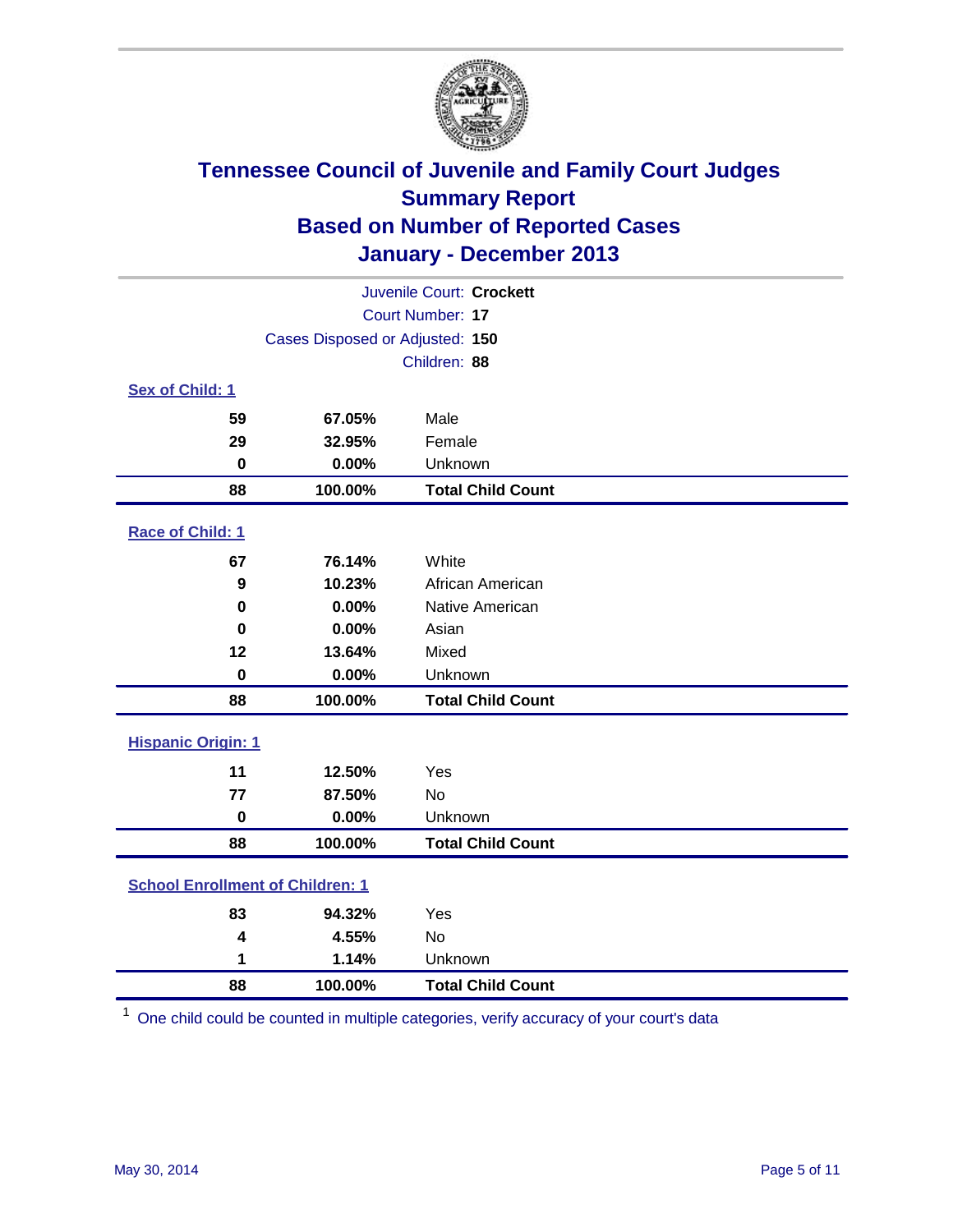

Court Number: **17** Juvenile Court: **Crockett** Cases Disposed or Adjusted: **150** Children: **88**

#### **Living Arrangement of Child at Time of Referral: 1**

| 88           | 100.00%  | <b>Total Child Count</b>     |  |
|--------------|----------|------------------------------|--|
| 1            | 1.14%    | Other                        |  |
| $\mathbf{2}$ | 2.27%    | Unknown                      |  |
| 0            | $0.00\%$ | Independent                  |  |
| 0            | $0.00\%$ | In an Institution            |  |
| 0            | $0.00\%$ | In a Residential Center      |  |
| 0            | $0.00\%$ | In a Group Home              |  |
| 0            | $0.00\%$ | With Foster Family           |  |
| 0            | 0.00%    | <b>With Adoptive Parents</b> |  |
| 12           | 13.64%   | <b>With Relatives</b>        |  |
| 9            | 10.23%   | With Father                  |  |
| 32           | 36.36%   | <b>With Mother</b>           |  |
| 6            | 6.82%    | With Mother and Stepfather   |  |
| 7            | 7.95%    | With Father and Stepmother   |  |
| 19           | 21.59%   | With Both Biological Parents |  |
|              |          |                              |  |

#### **Type of Detention: 2**

| 150         | 100.00%  | <b>Total Detention Count</b> |  |
|-------------|----------|------------------------------|--|
| 0           | 0.00%    | Other                        |  |
| 139         | 92.67%   | Does Not Apply               |  |
| $\mathbf 0$ | 0.00%    | <b>Unknown</b>               |  |
| 0           | $0.00\%$ | <b>Psychiatric Hospital</b>  |  |
| 0           | 0.00%    | Jail - No Separation         |  |
| 0           | $0.00\%$ | Jail - Partial Separation    |  |
| 0           | 0.00%    | Jail - Complete Separation   |  |
| 11          | 7.33%    | Juvenile Detention Facility  |  |
| 0           | 0.00%    | Non-Secure Placement         |  |
|             |          |                              |  |

<sup>1</sup> One child could be counted in multiple categories, verify accuracy of your court's data

If different than number of Cases (150) verify accuracy of your court's data.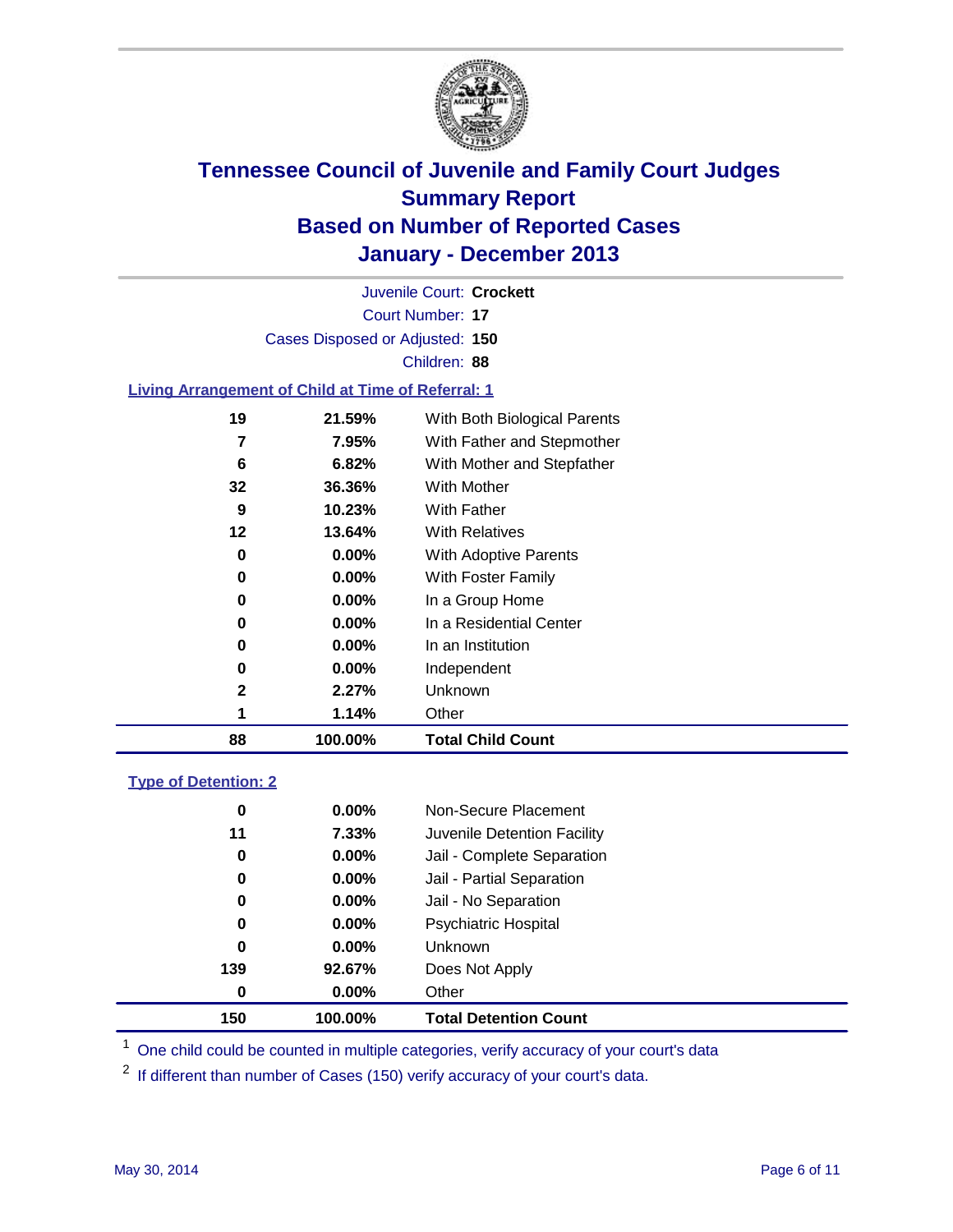

| Juvenile Court: Crockett                           |                                 |                                      |  |  |  |
|----------------------------------------------------|---------------------------------|--------------------------------------|--|--|--|
|                                                    | Court Number: 17                |                                      |  |  |  |
|                                                    | Cases Disposed or Adjusted: 150 |                                      |  |  |  |
|                                                    |                                 | Children: 88                         |  |  |  |
| <b>Placement After Secure Detention Hearing: 1</b> |                                 |                                      |  |  |  |
| 9                                                  | 6.00%                           | Returned to Prior Living Arrangement |  |  |  |
| $\mathbf 2$                                        | 1.33%                           | Juvenile Detention Facility          |  |  |  |
| 0                                                  | 0.00%                           | Jail                                 |  |  |  |
| 0                                                  | 0.00%                           | Shelter / Group Home                 |  |  |  |
| 0                                                  | 0.00%                           | <b>Foster Family Home</b>            |  |  |  |
| 0                                                  | 0.00%                           | <b>Psychiatric Hospital</b>          |  |  |  |
| 0                                                  | 0.00%                           | Unknown                              |  |  |  |
| 139                                                | 92.67%                          | Does Not Apply                       |  |  |  |
| 0                                                  | 0.00%                           | Other                                |  |  |  |
| 150                                                | 100.00%                         | <b>Total Placement Count</b>         |  |  |  |
|                                                    |                                 |                                      |  |  |  |
| <b>Intake Actions: 2</b>                           |                                 |                                      |  |  |  |
| 136                                                | 71.96%                          | <b>Petition Filed</b>                |  |  |  |
| 0                                                  | 0.00%                           | <b>Motion Filed</b>                  |  |  |  |
| 0                                                  | 0.00%                           | <b>Citation Processed</b>            |  |  |  |
| $\bf{0}$                                           | 0.00%                           | Notification of Paternity Processed  |  |  |  |
| 52                                                 | 27.51%                          | Scheduling of Judicial Review        |  |  |  |
| 0                                                  | 0.00%                           | Scheduling of Administrative Review  |  |  |  |
| 1                                                  | 0.53%                           | Scheduling of Foster Care Review     |  |  |  |
| 0                                                  | 0.00%                           | Unknown                              |  |  |  |
| 0                                                  | 0.00%                           | Does Not Apply                       |  |  |  |
| 0                                                  | 0.00%                           | Other                                |  |  |  |
| 189                                                | 100.00%                         | <b>Total Intake Count</b>            |  |  |  |

<sup>1</sup> If different than number of Cases (150) verify accuracy of your court's data.

<sup>2</sup> If different than number of Referral Reasons (189), verify accuracy of your court's data.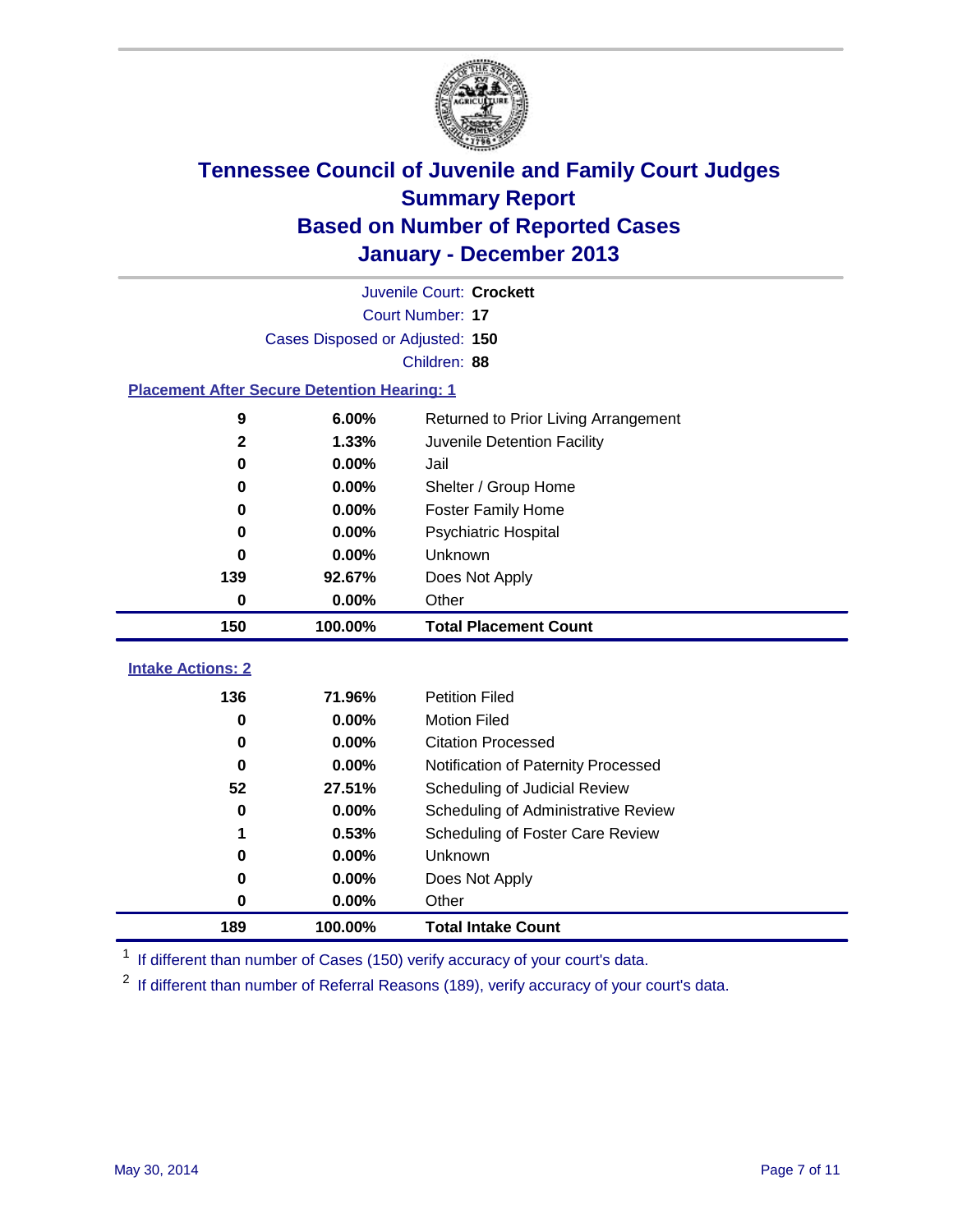

Court Number: **17** Juvenile Court: **Crockett** Cases Disposed or Adjusted: **150** Children: **88**

#### **Last Grade Completed by Child: 1**

| 88          | 100.00% | <b>Total Child Count</b>     |
|-------------|---------|------------------------------|
| 1           | 1.14%   | Other                        |
| 8           | 9.09%   | Unknown                      |
| 0           | 0.00%   | <b>Never Attended School</b> |
|             | 1.14%   | Graduated                    |
| 0           | 0.00%   | <b>GED</b>                   |
| 0           | 0.00%   | Non-Graded Special Ed        |
| 4           | 4.55%   | 12th Grade                   |
| 8           | 9.09%   | 11th Grade                   |
| 21          | 23.86%  | 10th Grade                   |
| 23          | 26.14%  | 9th Grade                    |
| 8           | 9.09%   | 8th Grade                    |
| 7           | 7.95%   | 7th Grade                    |
| $\mathbf 2$ | 2.27%   | 6th Grade                    |
| 4           | 4.55%   | 5th Grade                    |
| 1           | 1.14%   | 4th Grade                    |
| 0           | 0.00%   | 3rd Grade                    |
| 0           | 0.00%   | 2nd Grade                    |
| 0           | 0.00%   | 1st Grade                    |
| $\bf{0}$    | 0.00%   | Kindergarten                 |
| 0           | 0.00%   | Preschool                    |
| 0           | 0.00%   | Too Young for School         |

|                                         | 88 | 100.00% | <b>Total Child Count</b> |  |  |  |  |
|-----------------------------------------|----|---------|--------------------------|--|--|--|--|
|                                         | 6  | 6.82%   | Unknown                  |  |  |  |  |
|                                         | 72 | 81.82%  | No.                      |  |  |  |  |
|                                         | 10 | 11.36%  | Yes                      |  |  |  |  |
| <b>Enrolled in Special Education: 1</b> |    |         |                          |  |  |  |  |

<sup>1</sup> One child could be counted in multiple categories, verify accuracy of your court's data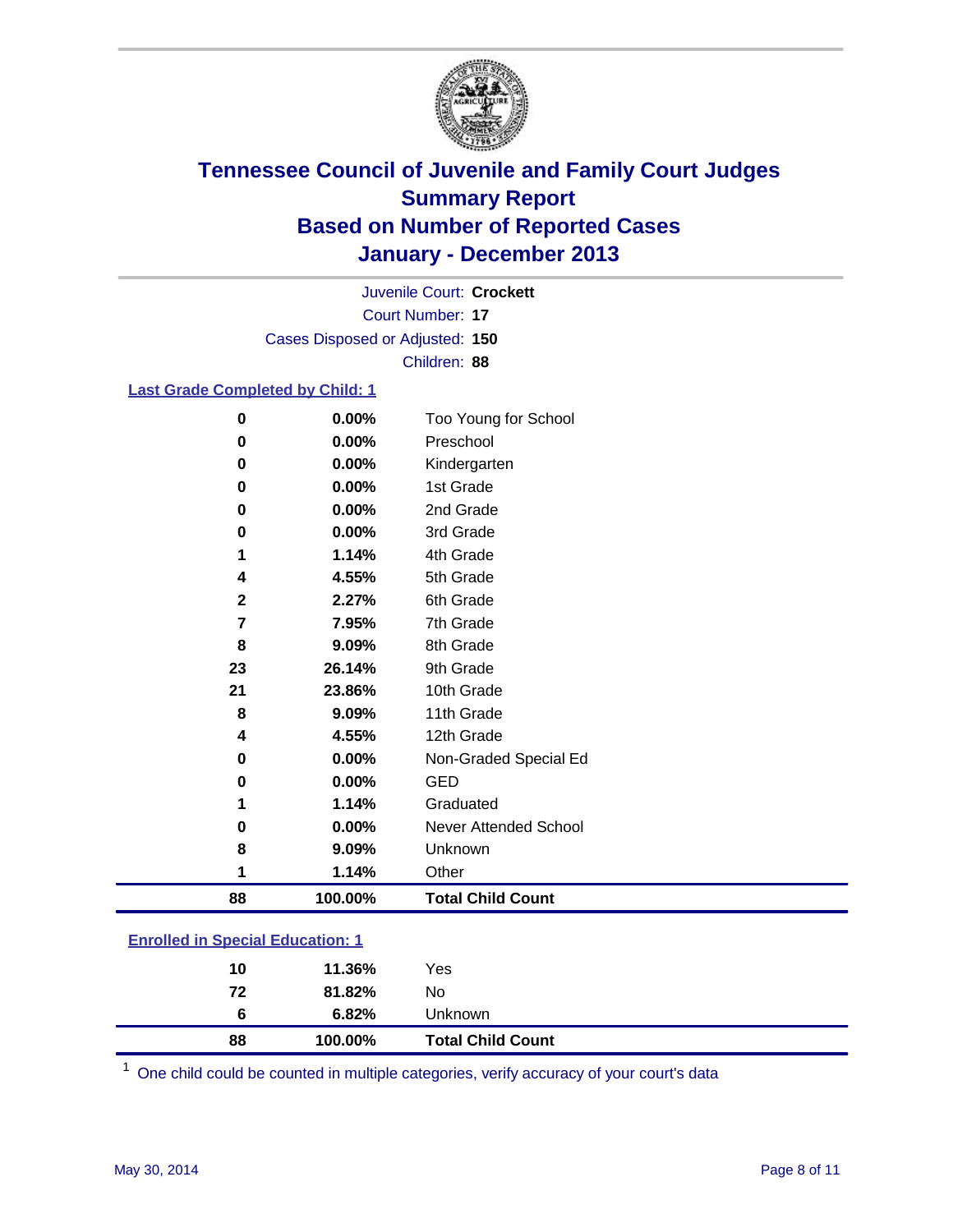

|                              |                                 | Juvenile Court: Crockett  |
|------------------------------|---------------------------------|---------------------------|
|                              |                                 | Court Number: 17          |
|                              | Cases Disposed or Adjusted: 150 |                           |
|                              |                                 | Children: 88              |
| <b>Action Executed By: 1</b> |                                 |                           |
| 189                          | 100.00%                         | Judge                     |
| 0                            | $0.00\%$                        | Magistrate                |
| $\bf{0}$                     | $0.00\%$                        | <b>YSO</b>                |
| 0                            | $0.00\%$                        | Other                     |
| 0                            | $0.00\%$                        | Unknown                   |
| 189                          | 100.00%                         | <b>Total Action Count</b> |

### **Formal / Informal Actions: 1**

| 34           | 17.99%   | Dismissed                                        |
|--------------|----------|--------------------------------------------------|
| $\mathbf{2}$ | 1.06%    | Retired / Nolle Prosequi                         |
| 50           | 26.46%   | <b>Complaint Substantiated Delinquent</b>        |
| 13           | 6.88%    | <b>Complaint Substantiated Status Offender</b>   |
| 0            | 0.00%    | <b>Complaint Substantiated Dependent/Neglect</b> |
| 0            | $0.00\%$ | <b>Complaint Substantiated Abused</b>            |
| 0            | $0.00\%$ | <b>Complaint Substantiated Mentally III</b>      |
| 0            | $0.00\%$ | Informal Adjustment                              |
|              | 0.53%    | <b>Pretrial Diversion</b>                        |
| 0            | 0.00%    | <b>Transfer to Adult Court Hearing</b>           |
| 0            | $0.00\%$ | Charges Cleared by Transfer to Adult Court       |
| 0            | $0.00\%$ | Special Proceeding                               |
| 6            | 3.17%    | <b>Review Concluded</b>                          |
| 81           | 42.86%   | Case Held Open                                   |
| 2            | 1.06%    | Other                                            |
| 0            | $0.00\%$ | <b>Unknown</b>                                   |
| 189          | 100.00%  | <b>Total Action Count</b>                        |

<sup>1</sup> If different than number of Referral Reasons (189), verify accuracy of your court's data.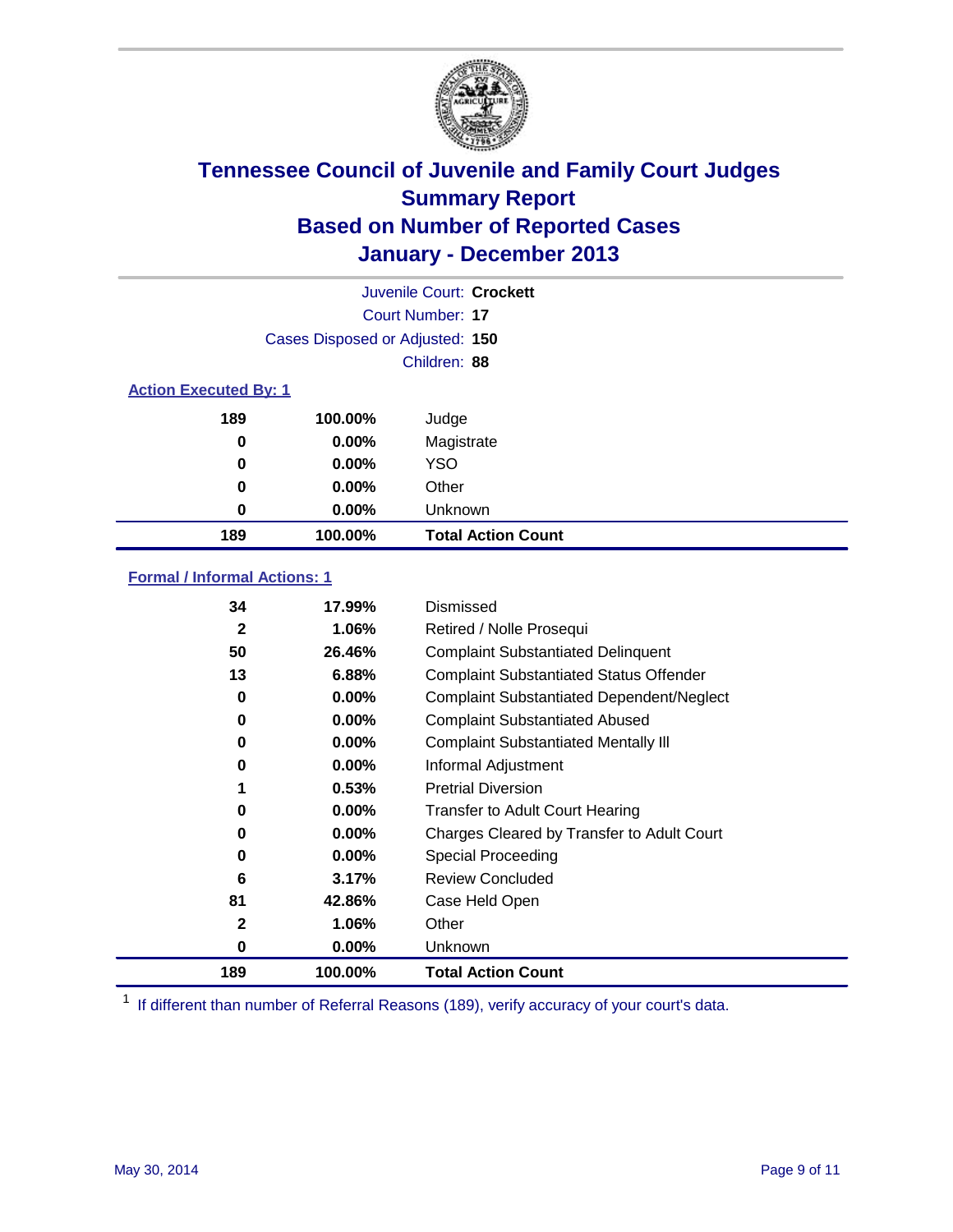

|                       |                                 | Juvenile Court: Crockett                              |
|-----------------------|---------------------------------|-------------------------------------------------------|
|                       |                                 | Court Number: 17                                      |
|                       | Cases Disposed or Adjusted: 150 |                                                       |
|                       |                                 | Children: 88                                          |
| <b>Case Outcomes:</b> |                                 | There can be multiple outcomes for one child or case. |
| 20                    | 6.41%                           | <b>Case Dismissed</b>                                 |
| 1                     | 0.32%                           | Case Retired or Nolle Prosequi                        |
| 1                     | 0.32%                           | Warned / Counseled                                    |
| 61                    | 19.55%                          | Held Open For Review                                  |
| 38                    | 12.18%                          | Supervision / Probation to Juvenile Court             |
| 0                     | 0.00%                           | <b>Probation to Parents</b>                           |
| 28                    | 8.97%                           | Referral to Another Entity for Supervision / Service  |
| 4                     | 1.28%                           | Referred for Mental Health Counseling                 |
| 16                    | 5.13%                           | Referred for Alcohol and Drug Counseling              |
| 0                     | 0.00%                           | Referred to Alternative School                        |
| 0                     | 0.00%                           | Referred to Private Child Agency                      |
| 2                     | 0.64%                           | Referred to Defensive Driving School                  |
| 0                     | 0.00%                           | Referred to Alcohol Safety School                     |
| 0                     | 0.00%                           | Referred to Juvenile Court Education-Based Program    |
| 1                     | 0.32%                           | Driver's License Held Informally                      |
| 0                     | 0.00%                           | <b>Voluntary Placement with DMHMR</b>                 |
| 0                     | 0.00%                           | <b>Private Mental Health Placement</b>                |
| 0                     | 0.00%                           | <b>Private MR Placement</b>                           |
| 0                     | 0.00%                           | Placement with City/County Agency/Facility            |
| 0                     | 0.00%                           | Placement with Relative / Other Individual            |
| 7                     | 2.24%                           | Fine                                                  |
| 10                    | 3.21%                           | <b>Public Service</b>                                 |
| 15                    | 4.81%                           | Restitution                                           |
| 0                     | 0.00%                           | <b>Runaway Returned</b>                               |
| 20                    | 6.41%                           | No Contact Order                                      |
| o                     | 0.00%                           | Injunction Other than No Contact Order                |
| 6                     | 1.92%                           | <b>House Arrest</b>                                   |
| 0                     | 0.00%                           | <b>Court Defined Curfew</b>                           |
| 0                     | 0.00%                           | Dismissed from Informal Adjustment                    |
| 0                     | 0.00%                           | <b>Dismissed from Pretrial Diversion</b>              |
| 4                     | 1.28%                           | Released from Probation                               |
| 0                     | 0.00%                           | <b>Transferred to Adult Court</b>                     |
| 0                     | 0.00%                           | <b>DMHMR Involuntary Commitment</b>                   |